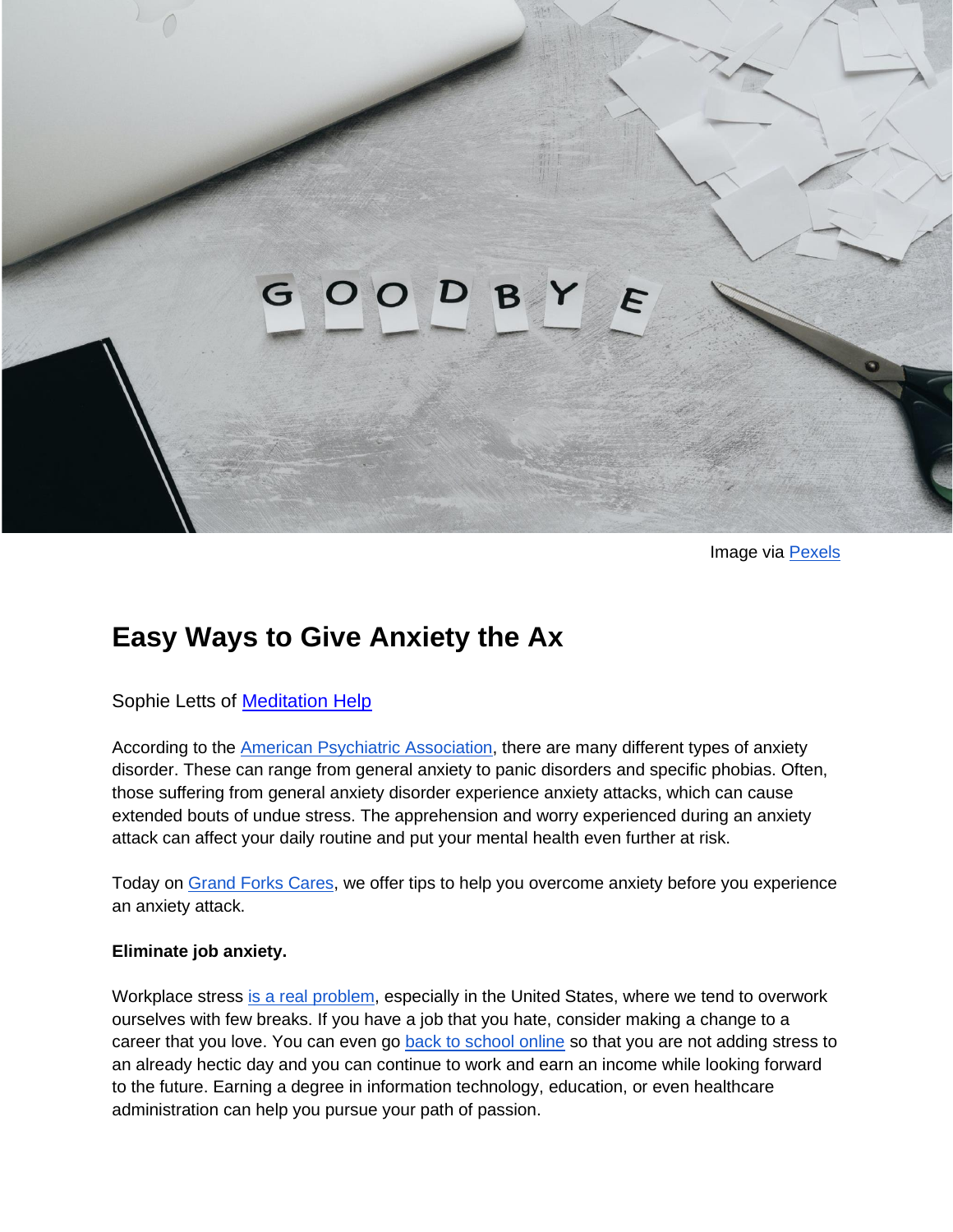## **Watch your dollars.**

Money is another source of stress and duress that can quickly lead to an anxiety attack. However, there are ways to be diligent with your dollars so that you always have a cash cushion. [Regions Bank explains](https://www.regions.com/Insights/Personal/Personal-Finances/budgeting-and-saving/10-Best-Ways-to-Save-Money) a few ways to save include automatically debiting money from your checking to your savings; quitting smoking, which can save \$3000 a year; and packing your lunch, which can give you an extra \$1250 over 12 months.

# **Exit toxic relationships.**

Every relationship has an exciting beginning where things are magical. But, moving into the long term, your relationship should not flip from amazing to emotionally exhausting. Your toxic relationships can leave you with trust issues, resentment, and less time to focus on personal development. Look for the signs of [an unhealthy romance](https://www.thekewlshop.com/blogs/news/how-to-detox-yourself-from-toxic-relations) (or friendship), and don't be afraid to step away for your own mental health.

### **Stop taking on too much.**

Anxiety can happen when we simply have too much to do. But, our busy schedules are often the result of our own inability to reject others. But, saying no does not mean that you don't care about your friends and family, simply that you [value your time](https://www.livehappy.com/self/5-positive-reasons-saying-no?nopaging=1) and want to spend it doing things that fuel your soul. That 20 extra minutes you might spend picking your friends' children up from band practice could be a nap for you or give you that much more time to finish making dinner or cleaning the house.

#### **Know your resources.**

No matter how many changes you make to your life, you can still experience stress and anxiety. Make sure that you know what resources are available to you. These may include websites and [support organizations](https://www.gfcares.com/copy-of-resources) specific to alcoholism, depression, senior living, and addiction.

#### **Other Tips To Reduce Anxiety**

- **Fuel your body right.** Eat plenty of fruits, vegetables, and lean proteins each day.
- **Get enough sleep.** When your brain is fatigued, you are likely to feel more anxious than when you have had ample rest.
- **Engage in a hobby.** Hobbies give us time to do things that we enjoy, which can help take our minds off of the stress and strain that follows us through the day.
- **Ask for help.** Whether you need a helping hand cleaning the house, watching the kids, or paying the mortgage, don't be afraid to admit when you need help.